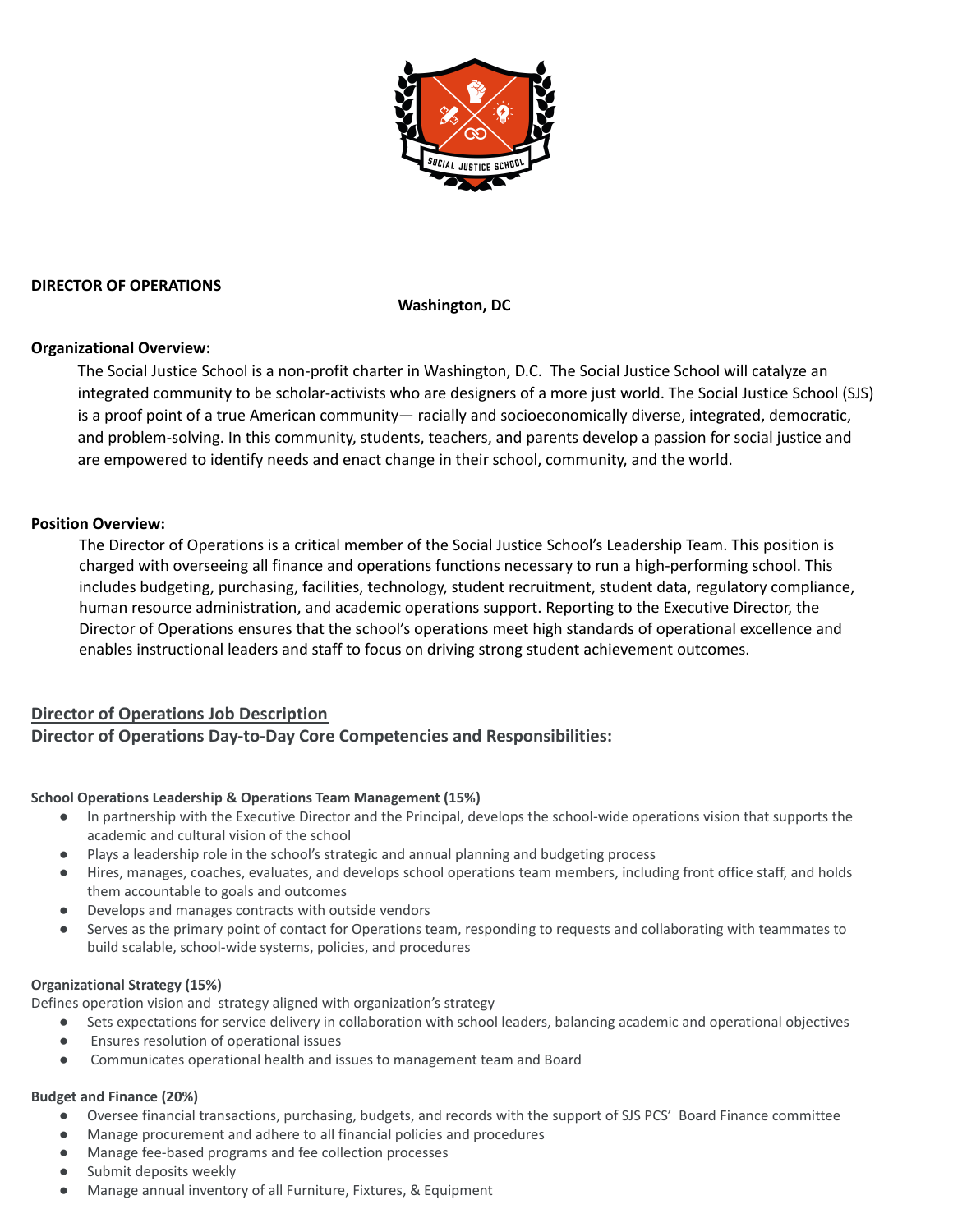- Receive and inventory all deliveries
- Manage payroll activities
- Ensure adherence to the school's fiscal policy and procedures including the annual financial audit
- Prepare and submit National School Lunch reports/data
- Oversee invoicing for lunch, the after school program, and other fee-for-service offerings
- Manage vendor relations

#### **Operations Management (10%)**

- Oversee and manage the school's food services, including the contract, employees, and compliance
- Oversee and manage bus services, including contract, employees, and compliance
- Establish systems and structures for before and after school care (extended learning)
- Manage technology services, including contracts, employees, and compliance
- Manage student information system (i.e., SchoolForce, PowerSchool, etc.)
- Implement systems to support the work of teachers and administrative staff
- Manage school purchasing process by placing orders with vendors; tracking delivery and maintaining inventory
- Ensure compliance with all state, federal, and policies related to public school operations (PCSB, OSSE, SPED) and employment

#### **Human Resources Management (5%)**

- Assist Executive Director in managing the hiring process and work with back-office provider to manage benefits administration for all employees
- Support Executive Director in maximizing retention of high-performing employees
- Ensure all human resource tools, practices, and policies are updated and consistent with legal requirements

#### **Data Management (15%)**

- Manage student and financial data for all reporting entities and requirements, including but not limited to: OSSE; DC PCSB; the Office of Federal Grants; E-Rate; Special Education; the National School Lunch Program; and any grant partners as applicable
- Manage information technology systems to ensure complete and up-to-date data sharing through the internal database and the third party provided systems (i.e. Powerschool)
- Ensure proper handling and securing of student records; Family Educational Records and Privacy Act (FERPA)

#### **Compliance (15%)**

- Ensure compliance with all requirements of OSSE, SJS PCS Board of Directors, and PCSB
- Manage federal programs, including the application, management, and reporting on the use of public funds
- Manage all procurement and contracts over \$25,000 in value

#### **Health and Safety (5%)**

- Serve as the COVID-19 coordinator for the school
- Update the school's health and safety plan on a regular basis
- Ensure implementation and adherence to the school's risk mitigation strategies for COVID-19

#### **Director of Operations Requirements/Qualifications**:

- Bachelor's Degree and/or financial, operations, and/or procurement management related experience of at least two (2) years
- Proficiency with Microsoft Word, Publisher, Excel, Google, and other related web-based tools as required
- Familiarity with Student Information Systems (such as PowerSchool, etc.)
- Highly-motivated self-starter
- Strong interpersonal and communication skills and the ability to work effectively with a diverse group of people
- Strong organizational skills and the ability to handle multiple projects and responsibilities simultaneously
- Ability to foster a cooperative work environment
- Ability to support employees including organizing, prioritizing, and scheduling work assignments
- Ability to work with computers, various software programs, and other technology
- Knowledge of management and operations systems and strategies to run an effective organization
- Knowledge of public education and charter schools and/or start-up nonprofit organizations is highly desirable but not required

#### **Required Education, Credentials, & Experience:**